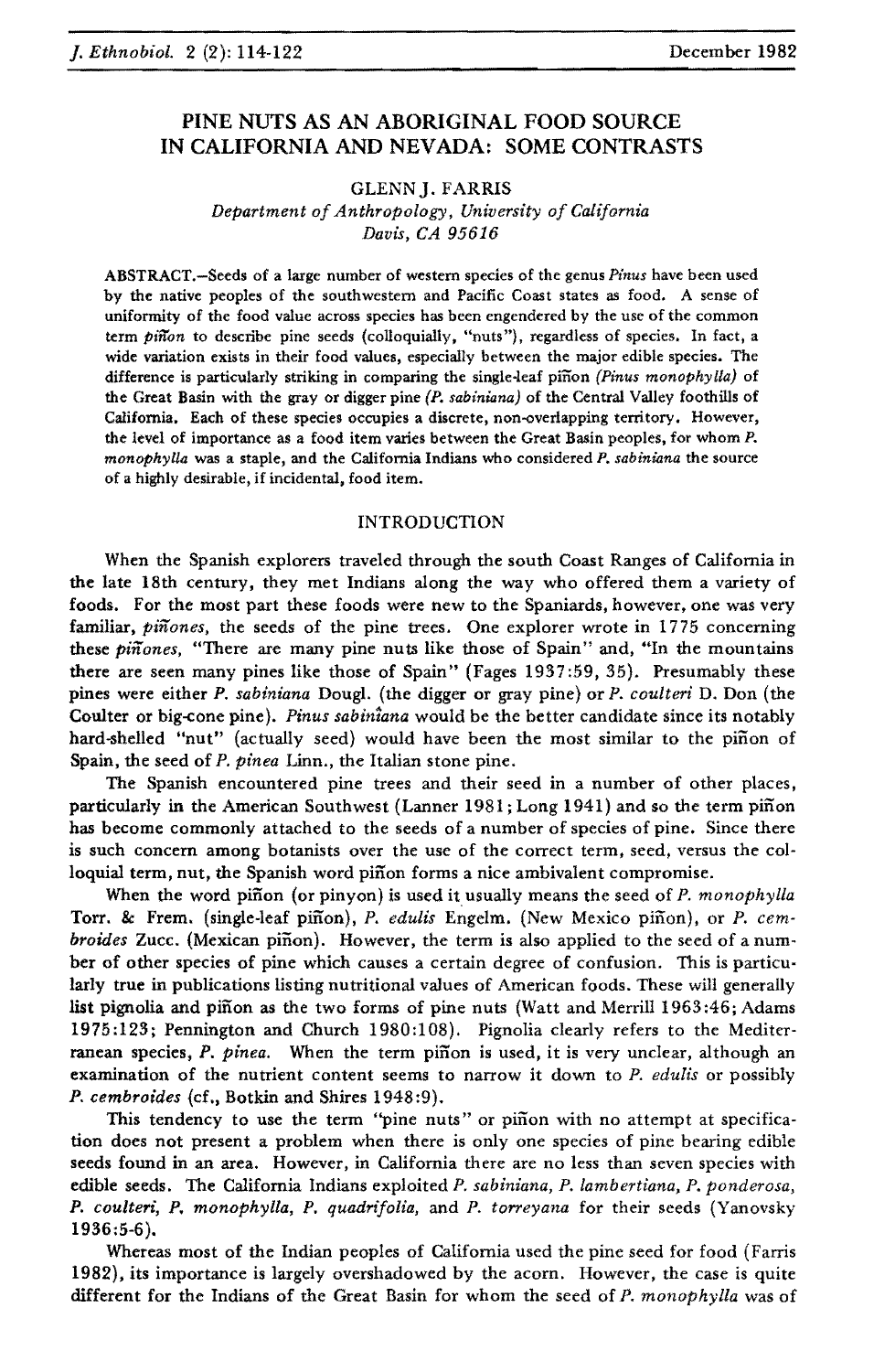major importance (Steward 1941 :230). Paiute families in the Great Basin would establish their fall encampments near a producing stand of *P. monophylla* and, if the harvest were particularly good, might actually remain in the vicinity through the winter despite the relatively high elevation favored by this species (Steward 1938:232; Bettinger 1976:83).

Although it may be supposed that pine seeds of varying species are similar in their nutritional qualities as well as their availability, this is not the case. In fact, it has been stated:

This wide and unexpected variation [in nutritional component proportions] between the different species of pine nuts suggests that, if all other commercial nuts were no longer available, their nutrients in any proportion could be supplied by some species of pine nut (Botkin and Shires 1948:12).

With this in mind I would like to tum attention to two particular species which differ radically in many of their physical and nutritional qualities: the *Pinus sabiniana* of Califomia and the *Pinus monophylla* of the Great Basin (Fig. 1). It should be noted that *P. monophylla* is by no means limited to the Great Basin since it appears through the Transverse Ranges of southem Califomia and on down into Baja Califomia (Barrows 1971:310-311; Bean 1972:40; Zigmond 1941:30-32). However, it primacy as a subsis· tence item occurred in the Great Basin.



FIG. 1-Cones of *P. sabiniana* (left) and *P. monophylla* (right).

## *PINUS SABIN/ANA*

This species is most often associated with an environment of grassland and/or chaparral-covered hillsides typical of the foothill regions of the Sierra Nevada and the Coast Range areas of Califomia. It survives well on poor soils such as the serpentinite soils of the Coast Range (Griffin 1965; Jepson 1910:88). It often shares an environment with manzanita *(Arctostaphylos* spp.) and blue Oak *{Quercus douglasii},* both of which were important as food sources for the Califomia Indians.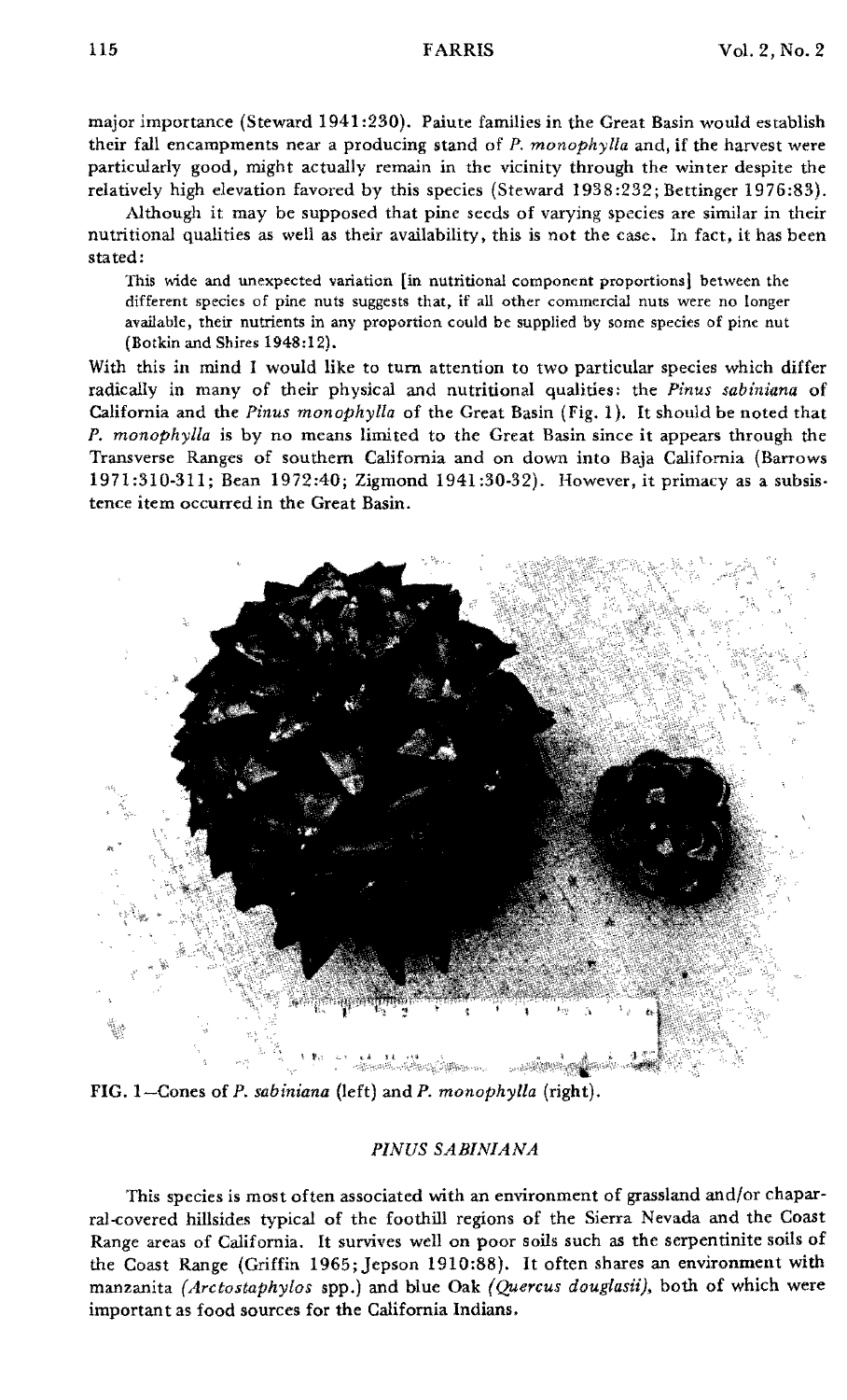When mature, *P. sabiniana* trees may grow from 15·25 m high. The interval between large seed crops is said to be  $2-4$  years on the average. It takes two years for a cone to produce mature seeds (USDA 1974:609, 611). The cones are large, usually ranging from 10-25 cm in length and often produce over 100 seeds each. It is important to remember that not all of the seeds have developed kernels. The variation from cone to cone can be quite remarkable in terms of size (Griffin 1964). Kernel weight averages 195 mg (Farris 1982; Griffin 1962).

For this study seeds were obtained from 26 cones collected by the author in the Sierra Nevada foothills and the Coast Range. The cones were split apart and the seeds gathered. counted, and separated into those with developed kernels and those with un· developed kernels. It is fairly easy to separate the seeds with developed kernels. When the seeds are placed in water. the filled seeds sink whereas those with undeveloped kernels float (Griffm 1962:135; USDA 1974;621). Table 1 shows the results of this investigation.

| Cone No.                | Total seeds   | seeds with<br>developed kernels | seeds with<br>undeveloped kernels |
|-------------------------|---------------|---------------------------------|-----------------------------------|
| 1                       | 137           | 126                             | 11                                |
| $\overline{\mathbf{2}}$ | 149           | 146                             | 3                                 |
| 3                       | 61            | 4                               | 57                                |
| $\overline{4}$          | 137           | 116                             | 21                                |
| $\mathbf 5$             | 188           | 88                              | 100                               |
| 6                       | 166           | 58                              | 108                               |
| $\overline{7}$          | 111           | 85                              | 26                                |
| 8                       | 84            | 76                              | 8                                 |
| 9                       | 107           | 72                              | 35                                |
| 10                      | ø.<br>186     | 182                             | $\boldsymbol{4}$                  |
| 11                      | 128           | 109                             | 19                                |
| 12                      | 101           | 85                              | 16                                |
| 13                      | 92            | 69                              | 23                                |
| 14                      | 75            | 39                              | 36                                |
| 15                      | 61            | 41                              | 20                                |
| 16                      | 74            | 65                              | 9                                 |
| 17                      | 99            | 82                              | 17                                |
| 18                      | 100           | 87                              | 13                                |
| 19                      | 79            | 55                              | 24                                |
| 20                      | 64            | 41                              | 23                                |
| 21                      | 156           | 111                             | 45                                |
| 22                      | 162           | 141                             | 21                                |
| 23                      | 119           | 119                             | $\bf{0}$                          |
| 24                      | 79            | 69                              | 10                                |
| 25                      | 113           | 78                              | 35                                |
| 26                      | 114           | 99                              | 15                                |
|                         |               |                                 |                                   |
|                         | $X = 113.15$  | $X = 86.26$                     | $X = 38.96$                       |
|                         | $S.D. = 37.8$ | $S.D. = 38.4$                   | $S.D. = 69.56$                    |
|                         | Range-61-188  | Range-4-182                     | Range-0-108                       |

TABLE *I.-Seed production of* 26 P. sabiniana *cones.* '"

\*The above cones were obtained from the Sierra Nevada foothills just east of Sacramento and from the Coast Range immediately west of Sacramento on October 13 and 20, 1981. (Herbarium Voucher. Farris 94907. DAV).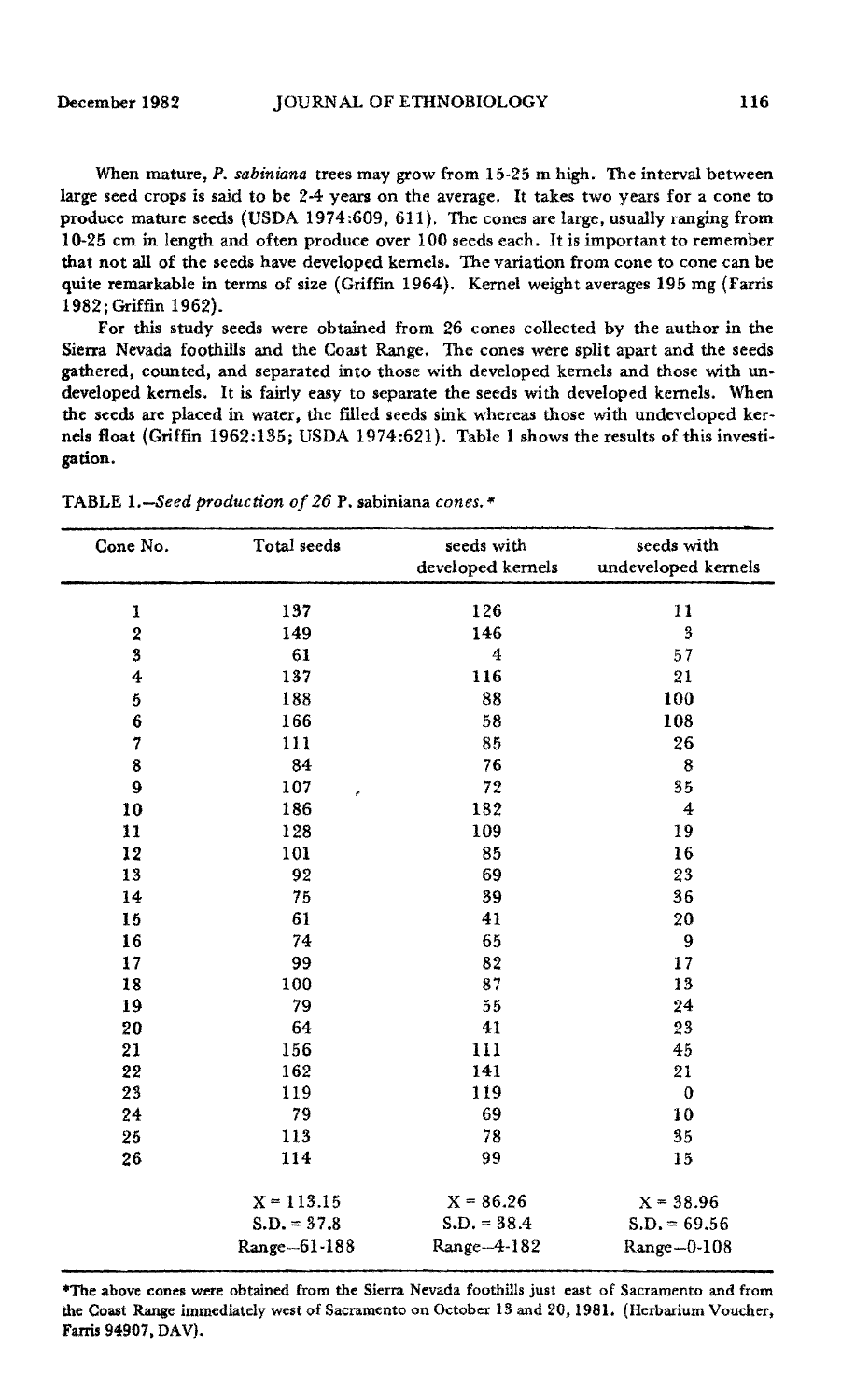Indian people often maximized their efforts by sampling a few cones from a tree before settling down to collect the cones in earnest. This practice is illustrated in some folklore of the Yana and Wintu Indians of the Northern Sacramento Valley. When gathering pine cones the climber would throw down a few from the tree and then ask, "Are the nuts good?" or, "Are the nuts big?" If given an affirmative answer he would continue (Sapir 1910:123-124; DuBois and Demetracopoulou 1931 :339-340). Therefore, the averages of 113 seeds per cone and 86 seeds with developed kernels per cone (Table 1) include some cones which would probably have been rejected by the Indians.

The difficulty with collecting digger pine cones is that they usually adhere firmly to the branches and often need to be twisted off by hand. This usually required climbing the trees and such climbing was normally done by men. By contrast, processing of the cones was undertaken by the women (Willoughby 1963:28-29). It is not sufficient to wait for the cones to drop because they only do so after opening their scales while still attached to the tree and scattering the seed over a period of several months. The cone may remain on the tree for as much as seven years after shedding the seed (Jepson 1910: 87). Competition with animals made it advisable to pick the cones before they were ready to open on their own. They were then heated to remove the bothersome pitch and also to get the cones to open somewhat to facilitate the removal of the seeds.

The seeds could be eaten raw, but were commonly roasted either in the cone or in parching trays. In addition they were often ground up into a meal to be boiled as a pine nut soup or baked into a bread. If stored for more than a year the high fat content would cause the seeds to become rancid.

## *PINUS MONOPHYLLA*

In many ways *P. monophylla* forms a striking contrast to *P. sabiniana.* The cone is comparatively tiny, often only 5-8 cm high (Fig. 1). There are only 10-20 seeds in an average cone. The trees are much smaller and more accessible, usually not more than 8 m high. They are found in southern Idaho, Utah, Arizona, California and Baja California. Their range of elevation is generally above 1200 m (Sudworth 1908 :35-37; Critchfield and Little 1966:9,48). The interval between large seed crops is 1-2 years (USDA 1974:611).

The seeds are often quite large and have a high kernel-to-shell ratio. In samples measured by the author the kernel averaged 72-77% of the total weight of the seed while the shell averaged 23-28%. The average kernel weight was 270 mg. The thin shell meant that it was very easy to hull the seeds. Although water flotation is not effective in separating the seeds with developed kernels from those with undeveloped ones, there is a clue in the coloration of the seeds. The dark seeds tend to have the developed kernels while the undeveloped seeds are usually a tan color (Lanner 1981:48).

Indian people obtained the cones by knocking them down with a stick or shaking the tree. As in the case of *P. sabiniana,* men would usually knock the cones off the tree and then the women would collect them and process them (Steward 1941:312-313). However, in an eyewitness account from 1891, the women knocked down the cones, collected them, and processed them (Dutcher 1893:378-379).

Once the cones were down they were heated to open them since they were usually collected prior to full ripening. The seeds could be hulled by rolling them on a flat stone (metate) using a handstone (mano). It appears that even the hulls were eaten in some cases since they were present in human coprolites (fossilized feces) found in southern California desert archaeological sites (Wilke 1978:79). For storage the seeds were cleaned of the chaff and dirt through winnowing and then packed in baskets or, in later times, in cloth gunnysacks.

## NUTRITIONAL COMPARISON

Dramatic differences are to be found in nutritional data on the seeds of *P. monophylla* and *P. sabiniana.* Considering three major constituents: protein, carbohydrates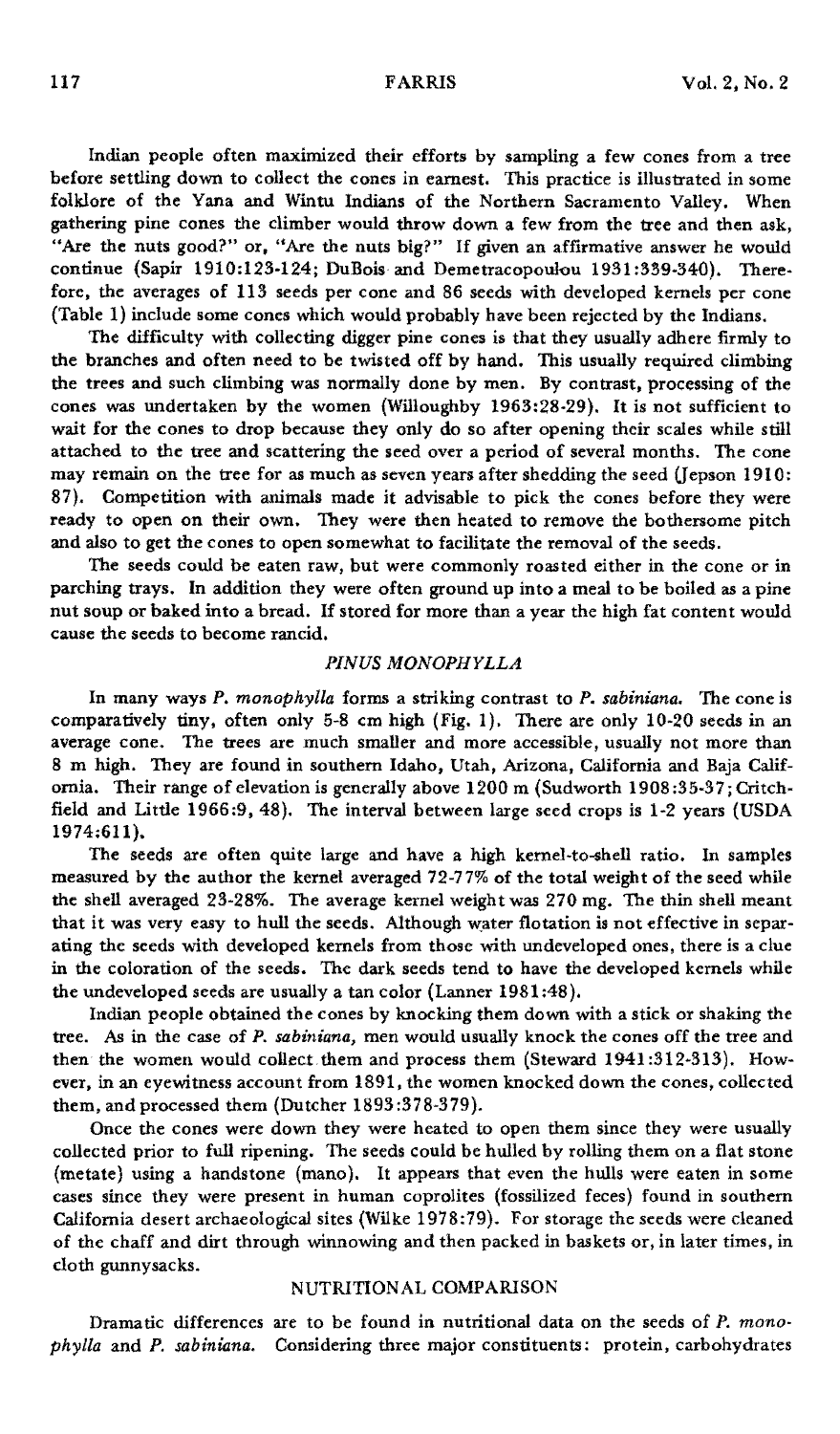and fats, these two species differ significantly. Whereas seeds of *P. sabiniana* have over 25% protein, those of *P. monophylla* have under 10%. On the other hand, *P. monophylla* seeds have over 50% carbohydrate as against a figure below 20% for those of *P. sabiniana* having about 50% fat and *P. monophylla* having only 23% (Table 2).

The amino acid content of the protein found in each species is shown in Table 3. The most limiting amino acid, Le., the amino acid in least concentration, is determined by means of a scale of "chemical scores." The amino acids are compared against an ideal protein using the formula:

| Chemical Score $=$ | mg of A.A. in 1 g. of test protein<br>and the following and the construction of the construction of the construction of the construction of the construction of the construction of the construction of the construction of the construction of the construction of | $X$ 100 |
|--------------------|---------------------------------------------------------------------------------------------------------------------------------------------------------------------------------------------------------------------------------------------------------------------|---------|
|                    | mg of A.A. in ideal protein                                                                                                                                                                                                                                         |         |

The "ideal protein" figures were developed to replace specific foods such as human milk and whole egg which had been used in previous chemical or amino acid score calculations (FAO/WHO 1973:62-64). It is therefore necessary to determine the source of data for the calculations of chemical scores found in other published materials so as not to make erroneous comparisons (e.g., Benson et al. 1973:146; Kaldy et al. 1980:356).

The overall protein score is derived from the score of the most limiting amino acid. This is due to the necessity that "all amino acids must be present at the site of protein synthesis in adequate amounts for protein synthesis to proceed, an equal percentage deficit of any essential amino acid would limit protein synthesis to a comparable degree" (FAO/WHO 1973:62).

The protein scores for *P. sabiniana* and *P. monophylla* found in Table 3 show that lysine is the most limiting amino acid in both species. This is a common finding for plant protein with some exceptions (e.g., legumes). *P. monophylla* ranks considerably higher than *P. sabiniana* in each of the other amino acids with the exception of the sulphur-containing ones (methionine and cystine).

The fat in *P. sabiniana* is composed of 4.3% saturated fatty acids, 50.5% oleic acid (monounsaturated) and 45.2% linoleic (polyunsaturated) acid (Semb 1935:610). P. *monophylla* fat is 85% composed of unsaturated oleate, linoleate, and linolenate acids (Lanner 1981:102;cf. Adams and Holmes 1913).

Although the fiber content was not determined for *P. sabiniana,* it is apparent from Table 2 that crude fiber is generally quite low for pine seeds. The low 1.1% figure for *P. monophylla* would have been substantially increased on occasions when the shells were eaten along with the kernels. However, the hard shell of the digger pine seed would have precluded such a possibility for this species.

The ash content of digger pine is shown to be nearly twice that of *P. monophylla,* although quite comparable to several other pine species (e.g., *P. pinea* and *P. lambertiana). P. monophylla* resembles more its Southwest neighbor, *P. edulis,* in this regard. The mineral content shows higher levels for *P. sabiniana* in calcium, iron, manganese and zinc (Table 2).

The energy value of 100 g of *P. sabiniana* is substantially higher than *P. monophylla,* mainly due to the high fat content. The caloric content places *P. monophylla* more on a par with acorn meal than with any of the other pine species shown (Table 2).

## **CONCLUSION**

In discussing the two most highly contrasting species of pine seeds it is clear that there exists a large inter-species variation. This is important to consider when one sees broad generalizations made about pine nuts or pinons. *Pinus monophylla* has been particularly subject to erroneous reporting in the past (see Farris 1980), although a recent author seems better informed (Lanner 1981).

Although *P. monophylla* has had some local commercial success as the source of a cash crop, this has not occurred in the case of *P. sabiniana,* despite the great success of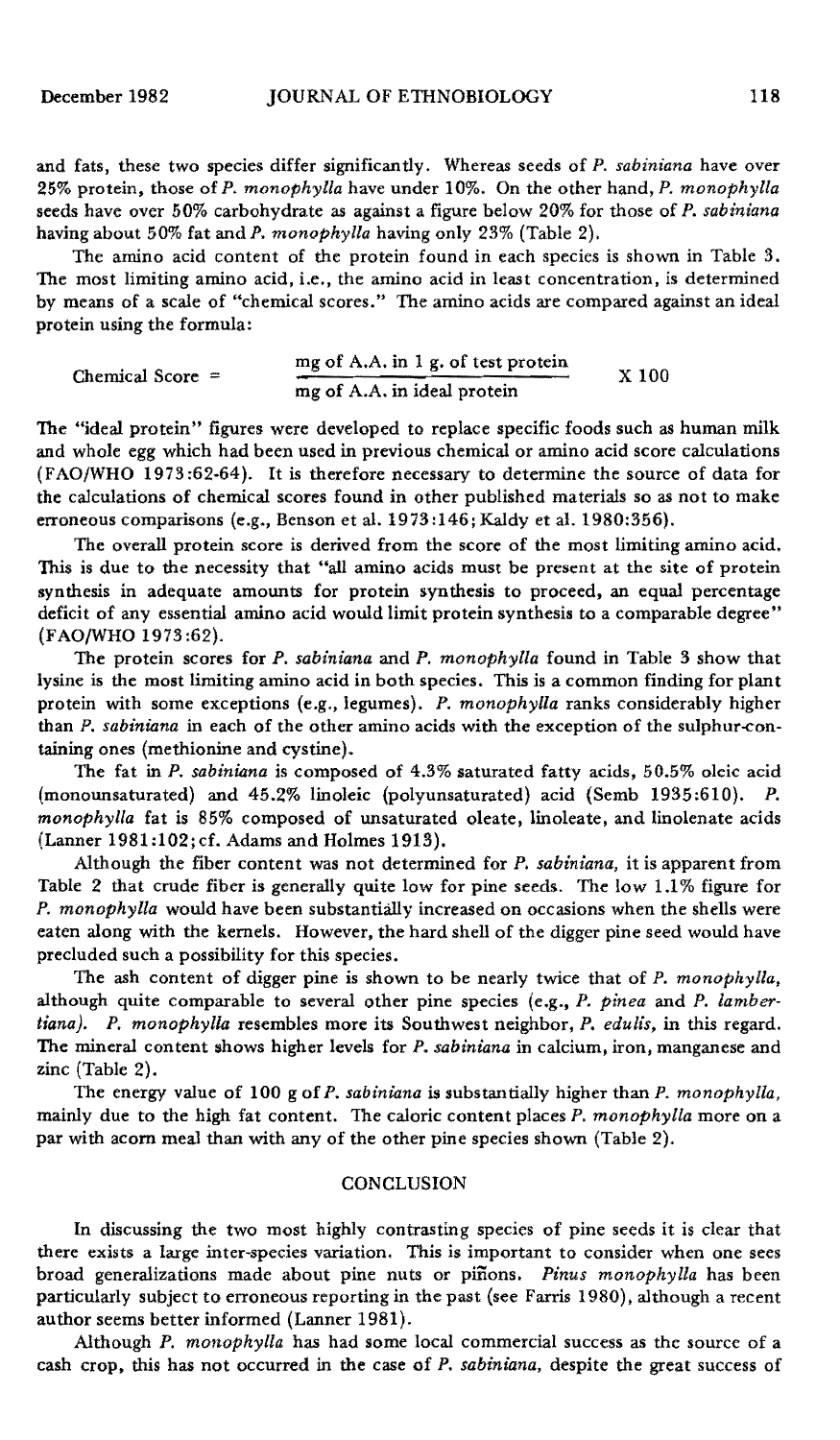| <b>Species</b>                        | Water                            | Prot. <sup>a</sup> | Fat  |      | Carb. <sup>b</sup> Fiber <sup>c</sup> | Ash | Kcal/100 $g^d$ | Mineral Content <sup>e</sup> |     |      |      |
|---------------------------------------|----------------------------------|--------------------|------|------|---------------------------------------|-----|----------------|------------------------------|-----|------|------|
|                                       | (grams/100 grams Edible Portion) |                    |      |      |                                       |     | (mg/100 g E.P. |                              |     |      |      |
|                                       |                                  |                    |      |      |                                       |     |                | Ca                           | Fe  | Mn   | Zn   |
| P. sabiniana <sup>1</sup>             | 3.6                              | 25.0               | 49.4 | 17.5 | ---                                   | 4.5 | 571            | 5.1                          | 8.4 | 4.4  | 13.0 |
| P monophylla <sup>g</sup>             | 10.2                             | 8.1                | 23.0 | 56.3 | (1.1)                                 | 2.4 | 450            | 1.0                          | 1.9 | 1.3  | 2.9  |
| P. pinea $^{\rm h}$                   | 5.6                              | 31.1               | 47.4 | 11.7 | (0.9)                                 | 4.3 | 552            | 14.0                         | 4.4 |      |      |
| P. edulis <sup>g</sup>                | 3.0                              | 12.0               | 60.9 | 21.4 | (1.1)                                 | 2.7 | 638            | 12.0                         | 5.2 |      |      |
| P. lambertiana <sup>t</sup>           | 3.3                              | 21.4               | 53.6 | 17.5 | $\overline{\phantom{a}}$              | 4.2 | 594            | 4.5                          | 6.7 | 16.4 | 7.6  |
| Quercus kelloggii (meal) <sup>1</sup> | 11.3                             | 3.8                | 19.8 | 64.8 | (2.1)                                 | 0.3 | 443            |                              |     |      |      |
| Quercus lobata (meal) <sup>1</sup>    | 8.7                              | 4.8                | 18.6 | 65.9 | ÷,                                    | 2.0 | 440            |                              |     |      |      |

TABLE *2.-Nutritional Values of Some Pine Seeds and Acorn Meal.*

a. Protein calculated using a 5.3 multiplier for N. (Jones 1931:13; Watt and Merrill 1963:161).

- b. Total Carbohydrate figure including Fiber. c. Crude fiber, absence from table means not calculated.
- d. Kcal = g prot. x 3.47 + g carb. x 4.07 + g fat x 8.37 [calculated per 100 g E.P.] (Watt and Merrill 1963:160).
- Mineral content for *P. sabiniana, P. monophylla* and *P. lambertiana* calculated by Carl Keen, DC/Davis using dry-ashing method (Clegg et al. 1981). e.
- f. Farris 1982. g. Botkin and Shires 1948 h. Anonymous 1963; Watt and Merrill 1963:46. i. Merriam 1918.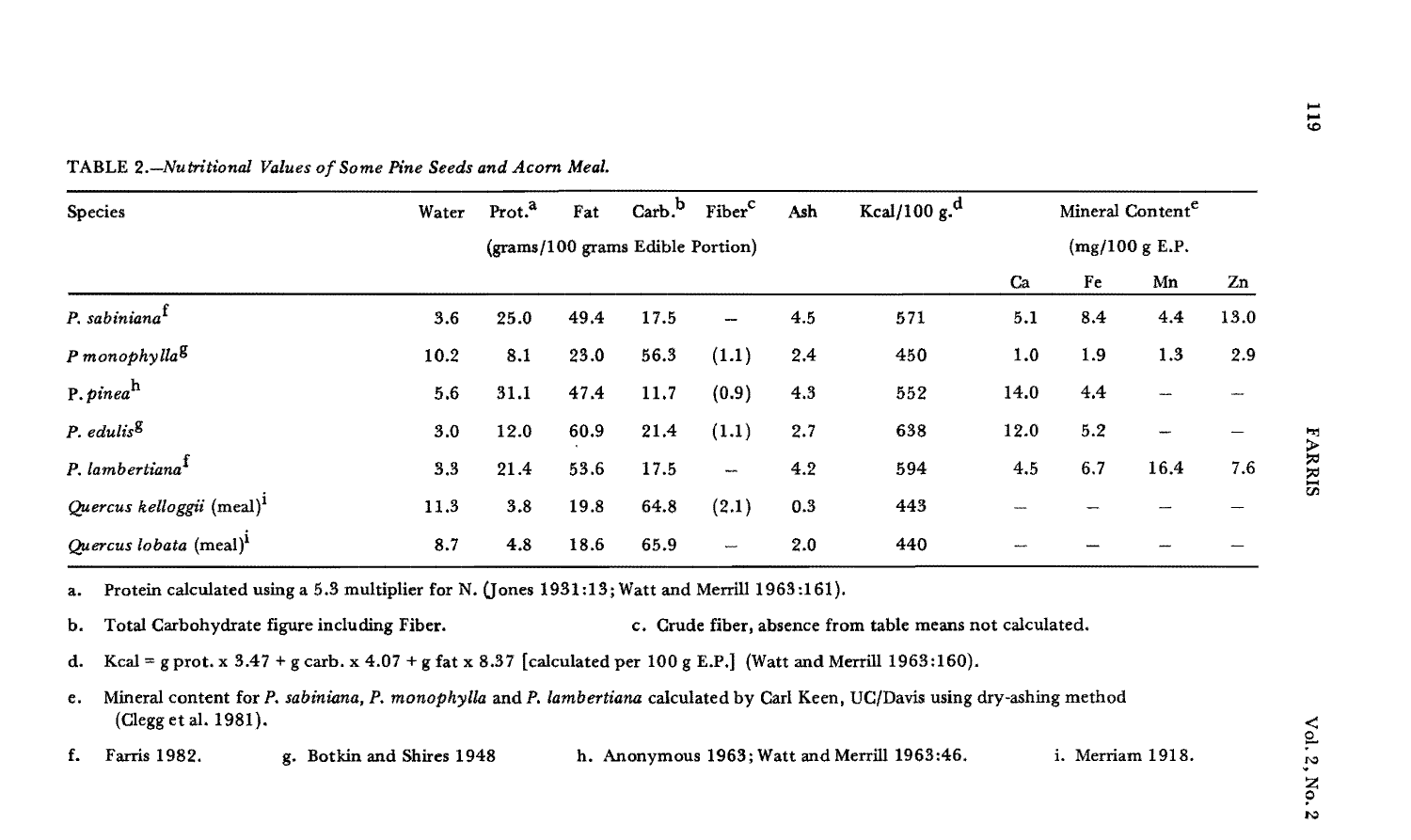|                                          | Ideal Prot. <sup>C</sup> |                      | Pinus sabiniana                                                                                         |                    |              | Pinus monophylla           |                    |  |  |
|------------------------------------------|--------------------------|----------------------|---------------------------------------------------------------------------------------------------------|--------------------|--------------|----------------------------|--------------------|--|--|
| Essential Amino Acids <sup>b</sup>       | mg AA/g Prot.            | mm AA/g N.           | mg AA/g Prot. <sup>d</sup>                                                                              | Score <sup>e</sup> | mg $AA/g$ N. | mg AA/g Prot. <sup>d</sup> | Score <sup>e</sup> |  |  |
| Isoleucine                               | 40                       | 145                  | 27                                                                                                      | 68                 | 213          | 40                         | 100                |  |  |
| Leucine                                  | 70                       | 306                  | 58                                                                                                      | 83                 | 400          | 75                         | >100               |  |  |
| Lysine                                   | 55                       | 125                  | 24                                                                                                      | 44                 | 123          | 23                         | 42                 |  |  |
| Methionine + $cystineT$                  | 35                       | 140                  | 26                                                                                                      | 74                 | 131          | 25                         | 71                 |  |  |
| Phenylalanine +<br>tyrosine <sup>1</sup> | 60                       | 343                  | 65                                                                                                      | >100               | 398          | 75                         | >100               |  |  |
| Threonine                                | 40                       | 123                  | 23                                                                                                      | 58                 | 188          | 35                         | 88                 |  |  |
| Valine                                   | 50                       | 233                  | 44                                                                                                      | 88                 | 281          | 53                         | >100               |  |  |
| Protein Scores                           |                          |                      |                                                                                                         | 44                 |              |                            | 42                 |  |  |
| Farris 1982<br>$a_{\star}$               |                          |                      | b. Only 7 of 8 essential AA determined. Tryptophan lost in hydrolysis of protein sample.                |                    |              |                            |                    |  |  |
| FAO/WHO 1973:63<br>$\mathbf{c}$ .        |                          |                      | d. $\frac{mg \text{ AAg N.}}{5.3}$ = mg AA/g Prot. for nuts (Jones 1931:13; Watt and Merrill 1963:161). |                    |              |                            |                    |  |  |
| Chemical or Amino Acid Score $=$<br>e.   |                          | mg AA in ideal prot. | mg AA in 1 g. test prot. X 100 (FAO/WHO 1973:63).                                                       |                    |              |                            |                    |  |  |

TABLE *3.-Amino Acid Composition and Chemical Scoring of Seeds ofP.* sabiniana *and* P. monophylla.a

f. Amino Acids cystine and tyrosine are included because of their sparing action on methionine and phenylalanine respectively.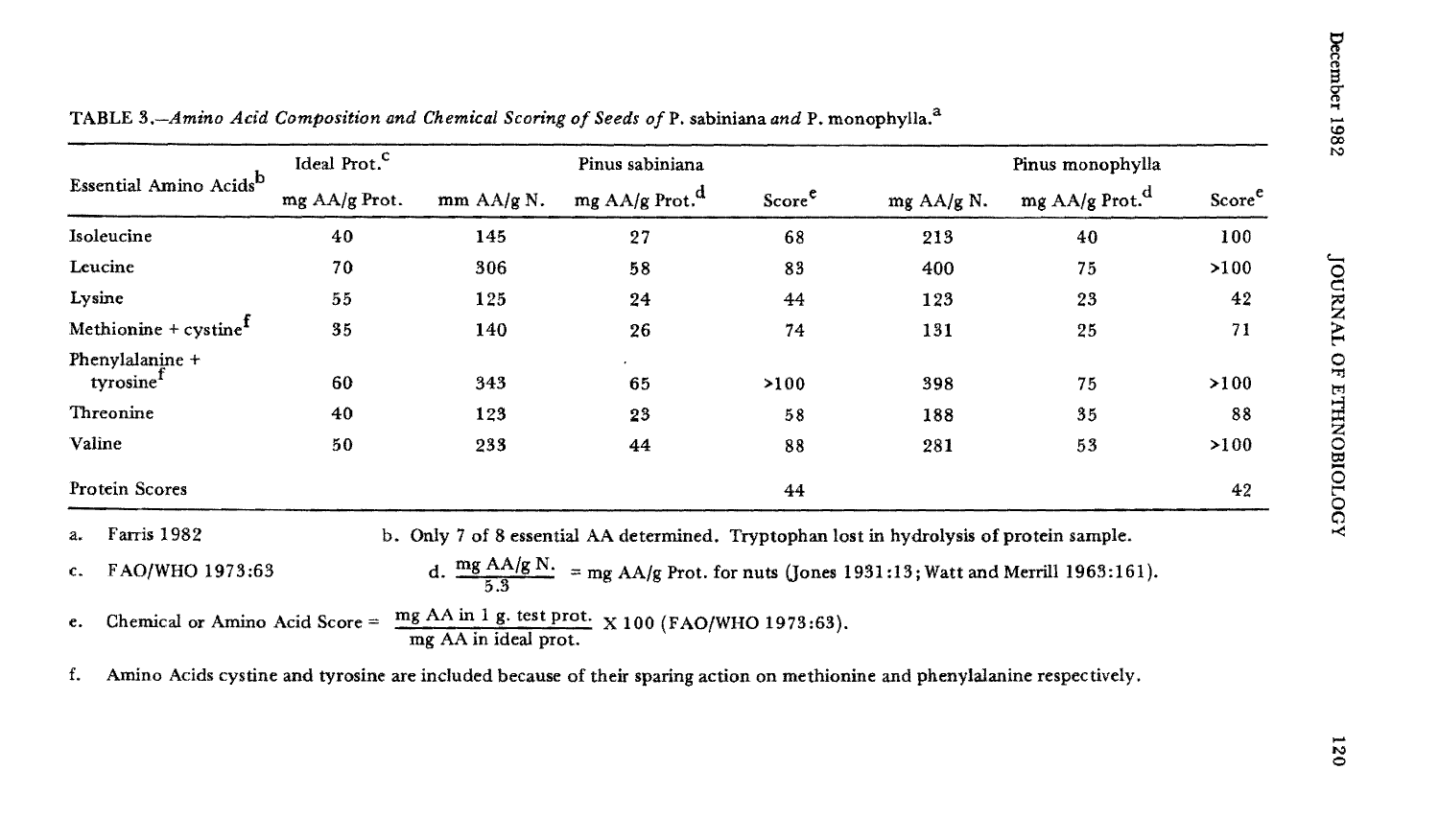the very similar Mediterranean species *P. pinea,* the pignolia (Farris n.d.). Indian people had shown great interest in the seeds of both *P. monophylla* and *P. sabiniana,* although the former took on more the quality of a staple food whereas the latter was used mainly as a special treat.

#### ACKNOWLEDGEMENTS

An earlier version of this paper was presented to the 5th Annual Ethnobiology Conference held at San Diego, CA on April 22, 1982. I want to express my appreciation to Ken Hedges of the San Diego Museum of Man for the opportunity to present the paper. Special thanks go also to Victor Rendig and T. Steven Inouye of the UC/Davis Department of Land, Air, and Water Resources who did the nutritional analyses on *P. sabiniana* and *P. lambertiana;* Carl Keen of the Department of Nutrition, UC/Davis, for analyses of ash and mineral content; Alan Smith, Kathy Kanagaki and Barbara Mortimer of the UC/Davis Amino Acid Laboratory for analyses of the protein amino acids and to G.James West for his encouragement in the preparation of this paper and thoughtful comments in my basic research. The careful editing and suggestions of the editors and two unknown reviewers contributed greatly to the improvement of this paper.

### LITERATURE CITED

- ADAMS, CATHERINE F. 1975. Nutritive value of American foods in common units. U.S.D.A. Agric. Handbook No. 456. Washington, D.C.
- ADAMS, MAXWELL, and AUGUST HOLMES. 1913. Pine nut oil. J. Industrial and Engineering Chemistry 5 (4) :285-287.
- ANONYMOUS. 1963. Food composition tables for use in the Middle East. Amer. Univ. of Beirut, Publ. No. 20.
- BARROWS, DAVID PRESCOTT. 1971. Desert Plant Food of the Coahuillas. Pp. 306- *314, in* The California Indians: A Source Book (R.F. Heizer and M.A. Whipple, eds). Univ. California Press, Berkeley.
- BEAN, LOWELL J. 1972. Mukat's People: The Cahuilla Indians of Southern California. Univ. California Press, Berkeley.
- BENSON, EVA M., JEAN M. PETERS, MAR-GARET A. EDWARDS, and LOUISE A. HOGAN. 1973. Wild edible plants of the Pacific Northwest. J. Amer. Dietetic Assoc. 62:143-147.
- BETTINGER, ROBERT L. 1976. The development of pinyon exploitation in central eastern California. J. California Anthrop. 3(1):81-95.
- BOTKIN, C.W., and L.B. SHIRES. 1948. The composition and value of pinon nuts. New Mexico Agric. Exp. Sta. Bull. 344. State College, New Mexico.
- CLEGG, MICHAEL S., CARL L. KEEN, BO LONNERDAL, and LUCILLE S. HURLEY. 1981. Influence of ashing techniques on the analysis of trace elements in biological samples. II. Dry ashing. Bioi. Trace Element Res. 3:237-244.
- CRITCHFIELD, WILLIAM B., and ELBERT L. LITTLE, JR. 1966. Geographic distribution of the pines of the world. U.S.D.A. Forest Service Misc. Pub!. 991. Washington, D.C.
- DUBOIS, CORA A., and DOROTHY DEME-<br>TRACOPOULOU. 1931. Wintu myths. TRACOPOULOU. 1931. Wintu myths. Univ. California Pub!. Amer. Arch. and Ethn. 28(5):281-403.
- DUTCHER, Bll. 1893. Pinon gathering among the Panamint Indians. Amer. Anthrop. 6:377-380.
- FAGES, PEDRO. 1937. A Historical, Political, and Natural Description of California by Pedro Fages, Soldier of Spain. Univ. California Press, Berkeley.
- FAO/WHO. 1973. Energy and protein requirement: report of a joint FAD/WHO ad hoc expert committee. World Health Organization Tech. Report Ser.522. FAO Nutritional Meetings Report Series 52. Geneva.
- FARRIS, GLENN J. 1980. A reassessment of the nutritional value of *Pinus monphylla.* J. California and Great Basin Anthrop. 2(1): 132·136.
- -. 1982. Aboriginal use of pine nuts in California: an ethnological, nutritional, and archaeological investigation into the uses of the seeds of *Pinus lambertiana* Doug!. and *Pinus sabiniana* Doug!. by the Indians of northern California. Unpubl. Ph.D. dissert. (Anthrop.), Univ. California, Davis.
- **\_\_\_\_•** n.d. California pignolia: seeds of *Pinus sabiniana.* Econ. Botany. In Press.
- GRIFFIN, JAMES R. 1962. Intra-specific variation in *Pinus sabiniana* Doug!. Unpubl. Ph.D. dissert. (Botany), Univ. California, Berkeley.